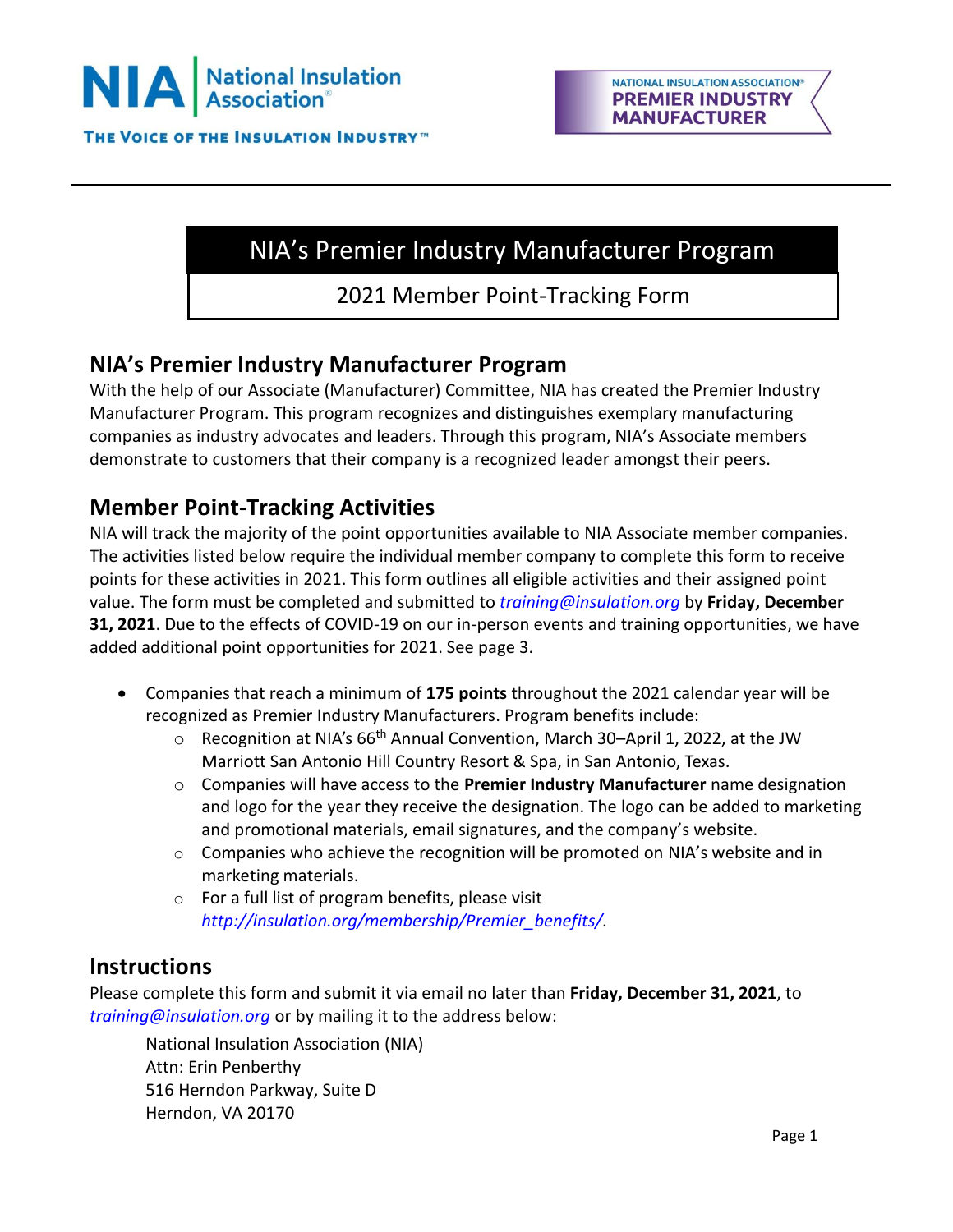## **Section 1: General Information**

| <b>Company Name:</b>                |        |  |
|-------------------------------------|--------|--|
| <b>Recognition Program Contact:</b> |        |  |
| Phone:                              | Email: |  |
| Signature:                          | Date:  |  |

#### **Section 2: Activities to Be Tracked by Member**

- **1. My company has recruited a new NIA member** *(non-member company must become a member)***. (15 points per recruited company)**
	- Yes
	- $\Box$  No

Name of new member company:  $\Box$ 

- **2. My company has invited a first-time industry member to NIA's Spring Summit.** *(Does not include spouses or guests. Individual must attend the event. Applicable for up to three people per event.)* **(5 points per registrant)**
	- Yes
	- No

```
Name of individual(s): example 3 and \sum_{i=1}^{n} and \sum_{i=1}^{n} and \sum_{i=1}^{n} and \sum_{i=1}^{n} and \sum_{i=1}^{n} and \sum_{i=1}^{n} and \sum_{i=1}^{n} and \sum_{i=1}^{n} and \sum_{i=1}^{n} and \sum_{i=1}^{n} and \sum_{i=1}^{n} an
```
- **3. My company has linked the Proud Member of NIA logo in a prominent area on our company's website. (2.5 points)**
	- Yes
	- $\Box$  No

List the specific URL where the logo is located: List the specific URL where the logo is located:

- **4. My company has included the Proud Member of NIA logo and link in our email signature** *(one person per company).* **(2.5 points)**
	- Yes
	- No

Note: Include a screen shot or email *[training@insulation.org.](mailto:training@insulation.org)*